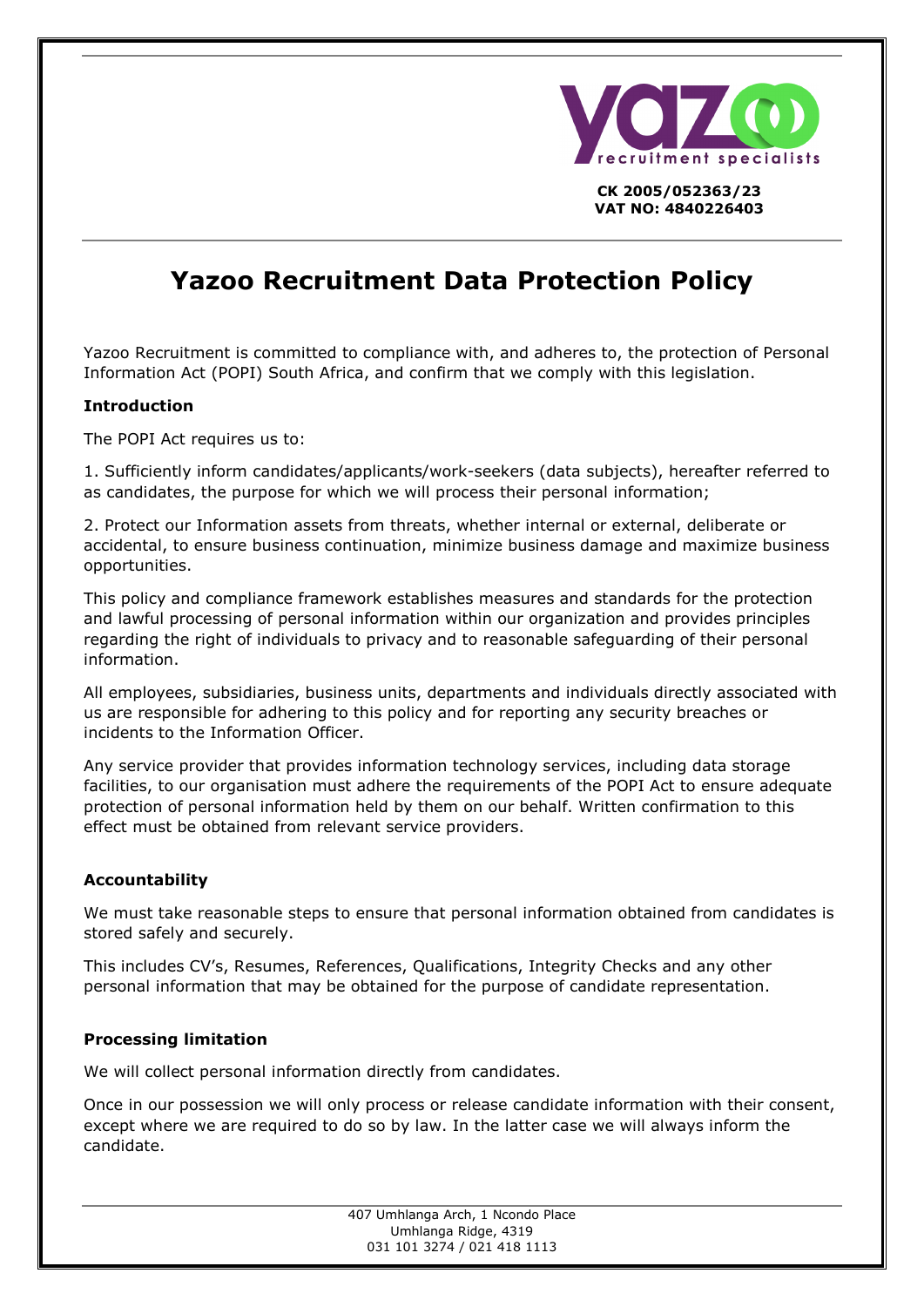

**CK 2005/052363/23 VAT NO: 4840226403**

## **Specific purpose**

We collect personal information from candidates to enable us to represent them to our clients for the purpose of recruitment.

# **Limitation on further processing**

Personal information may not be processed further in a way that is incompatible with the purpose for which the information was collected initially. We collect personal information for recruitment and it will only be used for that purpose.

## **Information quality**

We are responsible for ensuring that candidate information is complete, up to date and accurate before we use it. This means that it may be necessary to request candidates, from time to time, to update their information and confirm that it is still relevant.

## **Transparency/openness**

Where personal information is collected from a source other than directly from a candidate (E.g. Social Media, job portals) we are responsible for ensuring that the candidate is aware:

- That their information is being collected;
- Who is collecting their information by giving them our details;
- Of the specific reason that you are collecting their information.

# **Security safeguards**

We will ensure technical and organisational measures to secure the integrity of personal information, and guard against the risk of loss, damage or destruction thereof. Personal information must also be protected against any unauthorised or unlawful access or processing. We are committed to ensuring that information is only used for legitimate purposes with candidate consent and only by authorised employees of our agency.

# **Participation of individuals**

Candidates are entitled to know particulars of their personal information held by us, as well as the identity of any authorised employees of our agency that had access thereto. They are also entitled to correct any information held by us.